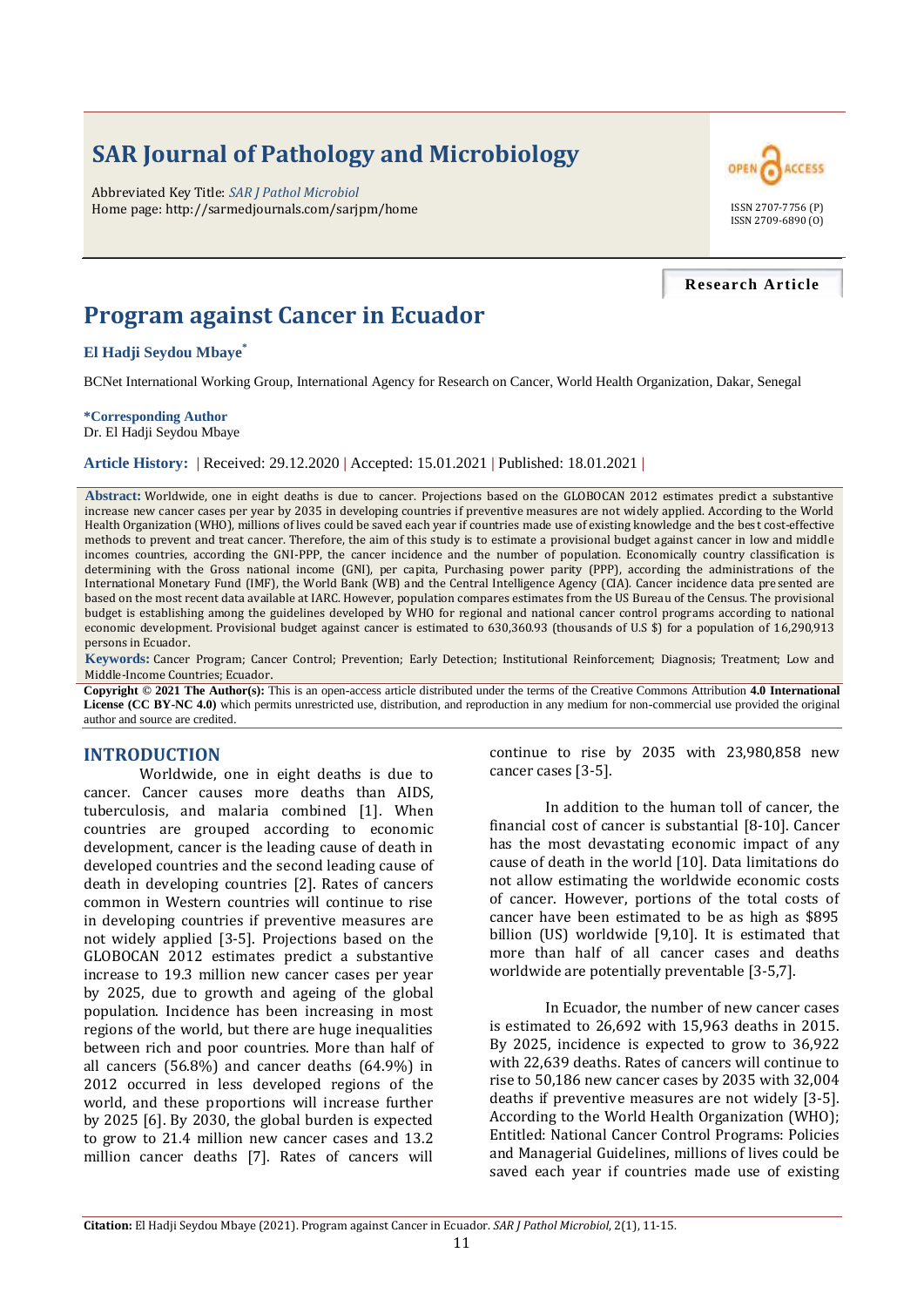knowledge and the best cost-effective methods to prevent and treat cancer [11].

"An urgent need in cancer control today is to develop effective and affordable approaches to the early detection, diagnosis, and treatment of breast cancer among women living in less developed countries," explains Dr Christopher Wild, Director of IARC. "It is critical to bring morbidity and mortality in line with progress made in recent years in more developed parts of the world." [6].

With the data highlighting a large variability of GNI/capita even within similar income levels in the various world regions, it is expected that additional investment in resources and costs may be more dependent on income level of the country than on the GNI group or the geographic region of the world [12]. Therefore, the aim of this study is to estimate a provisional budget against cancer in Ecuador, according the GNI-PPP, the cancer incidence and the number of population.

#### **METHODS**

#### **Economically Country Classification**

The economics states are established among the means of GNI-PPP according the administrations of the International Monetary Fund (IMF); the World Bank (WB) and the Central Intelligence Agency (CIA) [13-15]. The difference concerning the same country can be considerable among the data origin. These variations are explaining by:

- GNI-PPP is estimated
- Anterior projection of an economic crisis changes GNI-PPP data
- The estimation of the population included in the local population
- The choice elements for GNI-PPP evaluation have some subjective part.

These data must be taken with precaution; Economically Country is divided according to the gross national income (GNI) per capita 2016, Atlas method and PPP [15].

- Estimated to be low income (\$1,005 or less)
- Estimated to be lower middle income (\$1,006 to \$3,995)
- Estimated to be upper middle income (\$3,956 to \$12,235)
- Estimated to be high income (\$12,236 or more).

#### **Gross National Income (GNI), Per Capita, Purchasing Power Parity** (PPP)

Gross national product is gross domestic product (GDP) plus net income (employee compensation and investment income) from abroad. GNI, per capita is GNI divided by mid-year population.

PPP is purchasing power parity; an international dollar has the same purchasing power over GNI as a U.S. dollar has in the United States. PPP exchange rates are used to account for the local prices of goods and services not traded internationally. However, PPP is used to compare across national accounts, not for making international poverty comparisons [15].

#### **Cancer Incidence**

Incidence is the number of new cases that occurs during a given period of time in a specified population. It can be expressed as an absolute number of cases per year or as a rate per 100,000 persons per year. The rate provides an approximation of the average risk of developing a cancer. Cancer incidence data presented are based on the most recent data available at IARC. GLOBOCAN 2012 provides a global profile of cancer that has been developed using a number of methods that are dependent on the availability and the accuracy of the data. National sources are used where possible, with local data and statistical modeling used in their absence [3-5].

#### **Population**

Standard population (POPst) is determining to Senegal population (Western Africa) with 14,668,522 persons. Ecuador population is estimated to 16,290,913 persons. Population compares estimates from the US Bureau of the Census [16] based on statistics from population censuses, vital statistics registration systems, or sample surveys pertaining to the recent past and on assumptions about future trends: https://www.cia.gov/library/publications/theworld-factbook/geos/ec.html

#### **Provisional Budget (thousands of U.S \$)**

The World Health Organization (WHO) emphasizes that, when developing national strategies for controlling cancer, countries should consider the following four broad approaches based on their economic development:

- The primary prevention
- The early detection and secondary prevention
- The diagnosis and treatment
- The palliative care.

The provisional budget is establishing among the guidelines developed by WHO for regional and national cancer control programs according to national economic development [11]. However, an International Atomic Energy Agency [17] report suggested that in developing countries at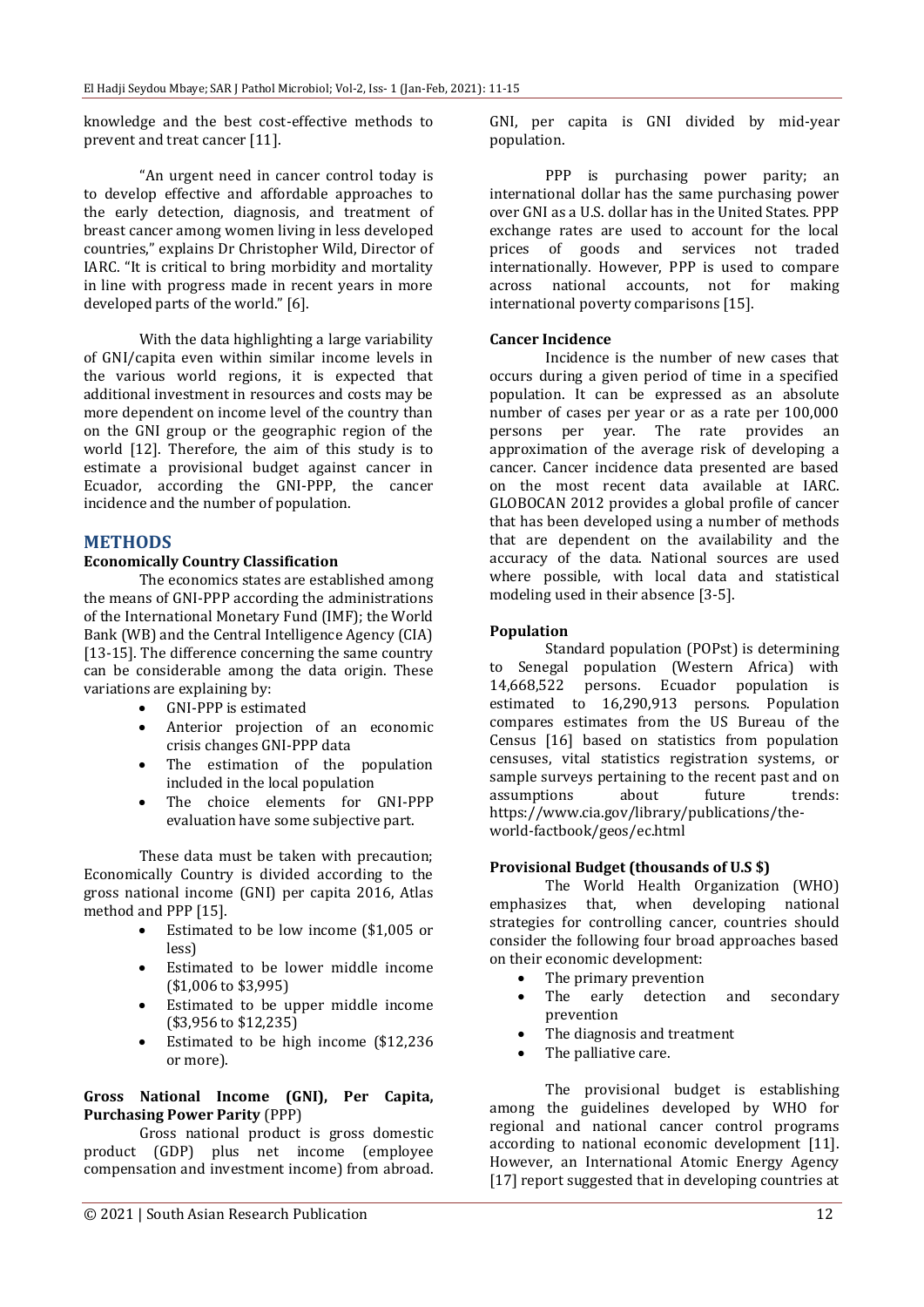least 60% of cancer patients require radiation treatment.

Radiotherapy is one of the main components of modern cancer treatment and requires substantial capital investment, trained professionals in several disciplines, high precision equipment and a particular external and internal organizational structure. In High Incomes Countries, the healthcare costs can be as much as 8.4% (UK in 2007) to 18% (USA in 2009) of a country's gross domestic product [18]. Cancer consumes about 5- 10% of the global healthcare budget, of which radiotherapy only consumes about 5% [18, 19]; thus, more than 50% of cancer patients requiring radiotherapy in low and middle-income countries lack access to treatment. A benchmark of between 400 and 500 patients per treatment unit per year has been used to calculate machine throughput in several reports [17, 20-21]. The benchmark of 450 patients per machine, which corresponds to about 8 operating hours per day, seems adequate for High Incomes Countries. For scenarios where radiotherapy demand is not satisfied, a treatment day of 10 h optimizes the utilization of equipment and decreases the number of machines needed. But, the range of needs currently covered varies from 0% and 3-4% in Low Incomes Countries in Latin America and Africa up to 59-79% in Up-Middle Incomes Countries in Europe-Central and Asia [22].

However, in this study, in order to found the best cost-effective methods to prevent and treat cancer, the number of machines needs is establishing among 3 millions of peoples and not by the number of cancer cases, according to the weakness of the countries incomes.

#### **Standard budget for 5 years (S0)**

Standard budget for  $5$  years  $(S_0)$  is estimated using a population of 1,000,000 persons in Senegal (POP<sub>st</sub>). Senegal has  $8361$  new cancer cases (CI<sub>st</sub>) in 2015 [3-5] with a means GNI-PPP<sub>st</sub> of US\$ 2,551 referred to the year 2016 (low middle income country), according the administrations of the International Monetary Fund (IMF); the World Bank (WB) and the Central Intelligence Agency (CIA)[13-15]. Estimation budget is taken into account the weakness of the countries incomes.

#### **Standardized rapport (R0)**

Standardized rapport  $(R_0)$ , among the GNI-PPP, CI and the number of the population, is calculated. Standardization simplifies comparisons of GNI-PPP and cancer incidence rates among populations.

| <b>GNI-PPPXCI/POP</b>       |  |
|-----------------------------|--|
| <b>GNI-PPPstXCIst/POPst</b> |  |

Note:

**\*** For Radiotherapy equipment, R0 = GNI-PPP X POP / GNI-PPPst X 3 million peoples;

Senegal has installed two new radiotherapy machines in 2017. Radiotherapy equipment is estimated to US\$ 2,500,000.

\*\* For Prevention and screening infrastructure,  $R_0 = GNI-PPPX POP / GNI-PPPst X 3 million peoples.$ 

| $R_0$ = Standardized rapport among the GNI-PPP, CI and the number of the population         |  |  |  |  |
|---------------------------------------------------------------------------------------------|--|--|--|--|
| $GNI-PPP_{st}$ Standard Gross National Income Per capita Purchasing Power Parity in Senegal |  |  |  |  |
| <b>GNI-PPP</b> = Gross National Income Per capita Purchasing Power Parity of interest       |  |  |  |  |
| $CIst$ = Standard Cancer Incidence in Senegal                                               |  |  |  |  |
| <b>CI</b> = Cancer Incidence of interest                                                    |  |  |  |  |
| $POPst$ = Standard Population in Senegal                                                    |  |  |  |  |
| <b>POP</b> = Population of interest                                                         |  |  |  |  |

#### **RESULTS**

#### **Table-1: GNI-PPP, Cancer incidence (CI) and the number of the Population**

|         | <b>GNI per capita Purchasing power parity (PPP)</b> |        |      |                  |                   | Cancer    |
|---------|-----------------------------------------------------|--------|------|------------------|-------------------|-----------|
| Country | Ref.                                                | US\$   | Year | Means of GNI-PPP | <b>Population</b> | incidence |
|         |                                                     |        |      | (US\$)           |                   | (CI)      |
| Ecuador | IMF                                                 | 10.698 | 2016 |                  |                   | 26.692    |
|         | <b>WB</b>                                           | 11.050 | 2016 | 10.949           | 16.290.913        |           |
|         | <b>CIA</b>                                          | 11.100 | 2016 |                  |                   |           |

IMF= International Monetary Fund; WB= World Bank; CIA= Central Intelligence Agency; GNI= Gross National Income; PPP= Purchasing Power Parity; Ref.= Reference.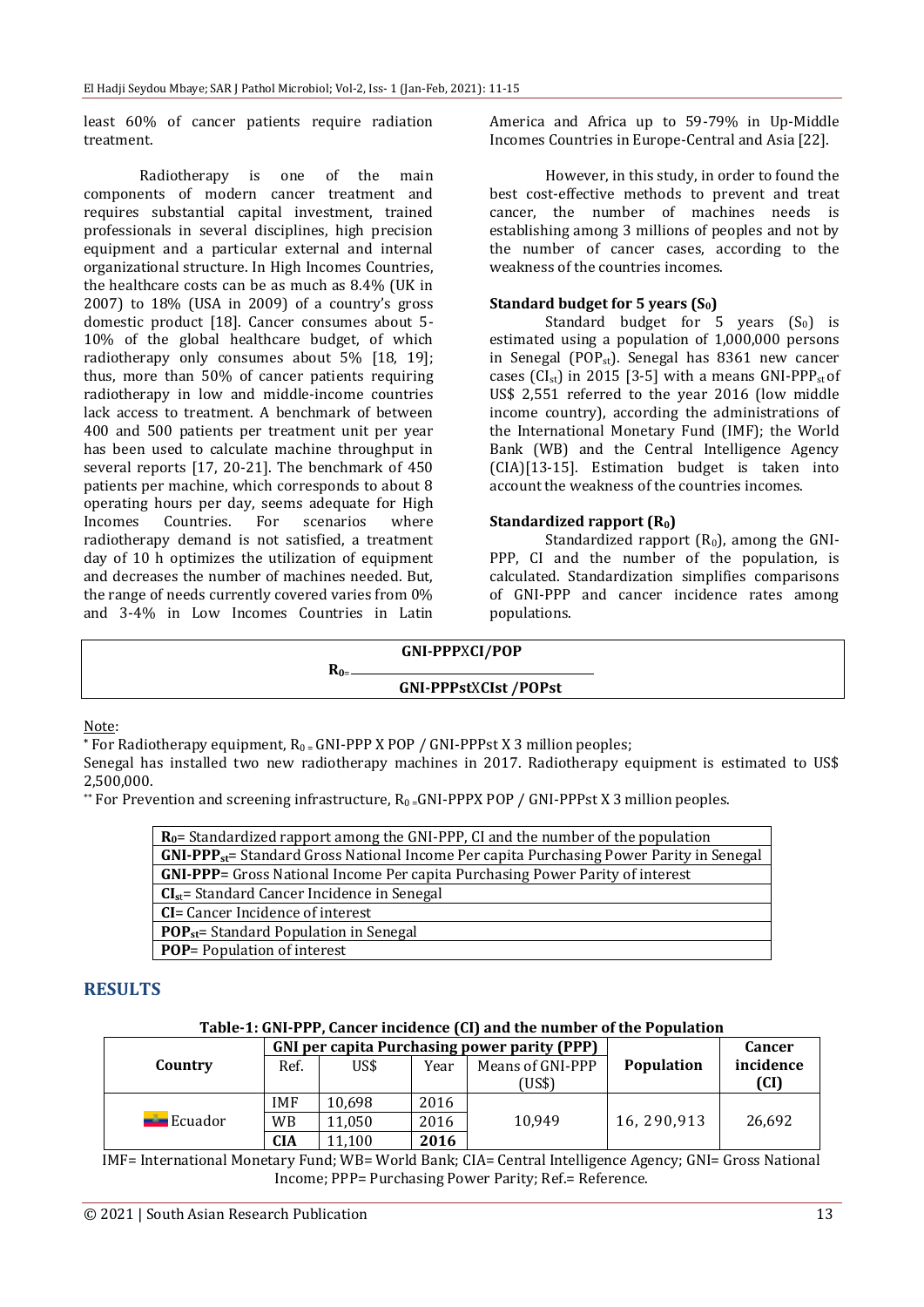| Table-2: Estimated Budget (thousands of U.S \$).                                                                            |                                      |         |          |                      |            |  |  |
|-----------------------------------------------------------------------------------------------------------------------------|--------------------------------------|---------|----------|----------------------|------------|--|--|
| <b>Cancer Control</b>                                                                                                       |                                      | Stand.  | Stand.   | <b>Account</b>       | General    |  |  |
|                                                                                                                             | <b>Management</b>                    | budget  | rapport  | per(R <sub>0</sub> ) | POP.       |  |  |
|                                                                                                                             |                                      | $(S_0)$ | $(R_0)$  |                      | budget     |  |  |
|                                                                                                                             | Development of an information system | 50      | 12.33752 | 616.876              | 10,049.471 |  |  |
|                                                                                                                             | <b>Against Tobacco</b>               | 250     | 12.33752 | 3,084.38             | 50,247.357 |  |  |
|                                                                                                                             | <b>Against Infections</b>            | 500     | 12.33752 | 6,168.76             | 10,049.714 |  |  |
| Cancer primary                                                                                                              | Against carcinogenic substances      | 125     | 12.33752 | 1,542.19             | 25,123.678 |  |  |
| prevention                                                                                                                  | Against environmental risks          | 125     | 12.33752 | 1,542.19             | 25,123.678 |  |  |
|                                                                                                                             | Diet or nutrition promotion          | 250     | 12.33752 | 3,084.38             | 50,247.357 |  |  |
|                                                                                                                             | Sport promotion                      | 200     | 12.33752 | 2,467.504            | 40,197.885 |  |  |
|                                                                                                                             | Cancer risk factors survey           | 50      | 12.33752 | 616.876              | 10,049.471 |  |  |
| Cancer early                                                                                                                | Breast cancer screening              | 150     | 12.33752 | 1,850.628            | 30,148.414 |  |  |
|                                                                                                                             | Cervical cancer screening            | 125     | 12.33752 | 1,542.19             | 25,123.678 |  |  |
| detection and                                                                                                               | Prostate cancer screening            | 50      | 12.33752 | 616.876              | 10,049.471 |  |  |
| secondary                                                                                                                   | Colorectal cancer screening          | 50      | 12.33752 | 616.876              | 10,049.471 |  |  |
| prevention.                                                                                                                 | Others cancers screening             | 50      | 12.33752 | 616.876              | 10,049.471 |  |  |
| Cancer                                                                                                                      | Rise of cancer professional          | 125     | 12.33752 | 1,542.19             | 25,123.678 |  |  |
|                                                                                                                             | Development of cancer research       | 175     | 12.33752 | 2,159.066            | 35,173.149 |  |  |
| institutional                                                                                                               | Development of cancer prevention     | 100     | 12.33752 |                      |            |  |  |
| reinforcement                                                                                                               | courses                              |         |          | 1,233.752            | 20,098.942 |  |  |
|                                                                                                                             | Assistance for Palliative Care       | 150     | 12.33752 | 1,850.628            | 30,148.414 |  |  |
|                                                                                                                             | Chemotherapy equipment               | 100     | 12.33752 | 1,233.752            | 20,098.942 |  |  |
| Cancer diagnosis                                                                                                            | Surgical equipment                   | 175     | 12.33752 | 2,159.066            | 35,173.149 |  |  |
| and treatment                                                                                                               | Radiotherapy equipment*              | 2,500   | 23.30708 | 58,267.7             | 10,049.471 |  |  |
|                                                                                                                             | Prevention and screening             | 400     | 23.30708 |                      |            |  |  |
|                                                                                                                             | infrastructure <sup>**</sup>         |         |          | 9,322.832            | 9,322.832  |  |  |
| <b>Total</b>                                                                                                                |                                      | 5,700   |          |                      | 630,360.93 |  |  |
| Based on: World Health Organization. The National Cancer Control Programmes: policies and managerial                        |                                      |         |          |                      |            |  |  |
| guidelines. 2nd ed. Geneva, 2002.                                                                                           |                                      |         |          |                      |            |  |  |
| $S_{\alpha}$ Standard budget for 5 years for a nopulation of 1,000,000 persons: $R_{\alpha}$ Standardized rapport among the |                                      |         |          |                      |            |  |  |

**S0**= Standard budget for 5 years for a population of 1,000,000 persons; **R0**= Standardized rapport among the GNI-PPP, CI and the number of the population; **\*** Radiotherapy equipment among only **GNI-PPP/GNI-PPPst** for each 3 million peoples; \*\* Prevention and screening infrastructure among only **GNI-PPP/GNI-PPPst**, for each 3 million peoples.

## **CONCLUSION**

Cancer has the most devastating economic impact of any cause of death in the world. Incidence has been increasing in most regions of the world, but there are huge inequalities between rich and poor countries. Projections based on the GLOBOCAN 2012 estimates predict a substantive increase to millions new cancer cases per year by 2030.

Rates of cancers will continue to rise by 2035 in Ecuador, if preventive measures are not widely applied. An urgent need in cancer control today is to develop effective and affordable approaches. It is expected that additional investment in resources and costs may be more dependent on income level of the country than on the GNI group or the geographic region of the world. However, in order to found the best cost-effective methods to prevent and treat cancer, provisional budget against cancer is estimated to 630,360.93 (thousands of U.S \$) for a population of 16,290,913 persons in Ecuador, according the GNI-PPP, the cancer incidence and the number of population.

It is very important for all organizations to be aware of the complexity of cancer control. A flexible approach is needed. This account must be added to the actual supply efforts of cancer prevention and treatment. However, effective measures to reduce cancer morbidity and mortality require the active participation of cancer survivors and their local communities; the mobilization and appropriate allocation of resources; the formulation of evidence-based policies and proven interventions; and the commitment of organizations and institutions in the nonprofit, for-profit, and governmental sectors. Ultimately, cancer control goes hand in hand with efforts to promote human and economic development and to improve standards of health, education, and medical care throughout the world.

### **REFERENCES**

1. World Health Organization. (2007). Ten statistical highlights in global public health. *World health statistics*, *9420*.